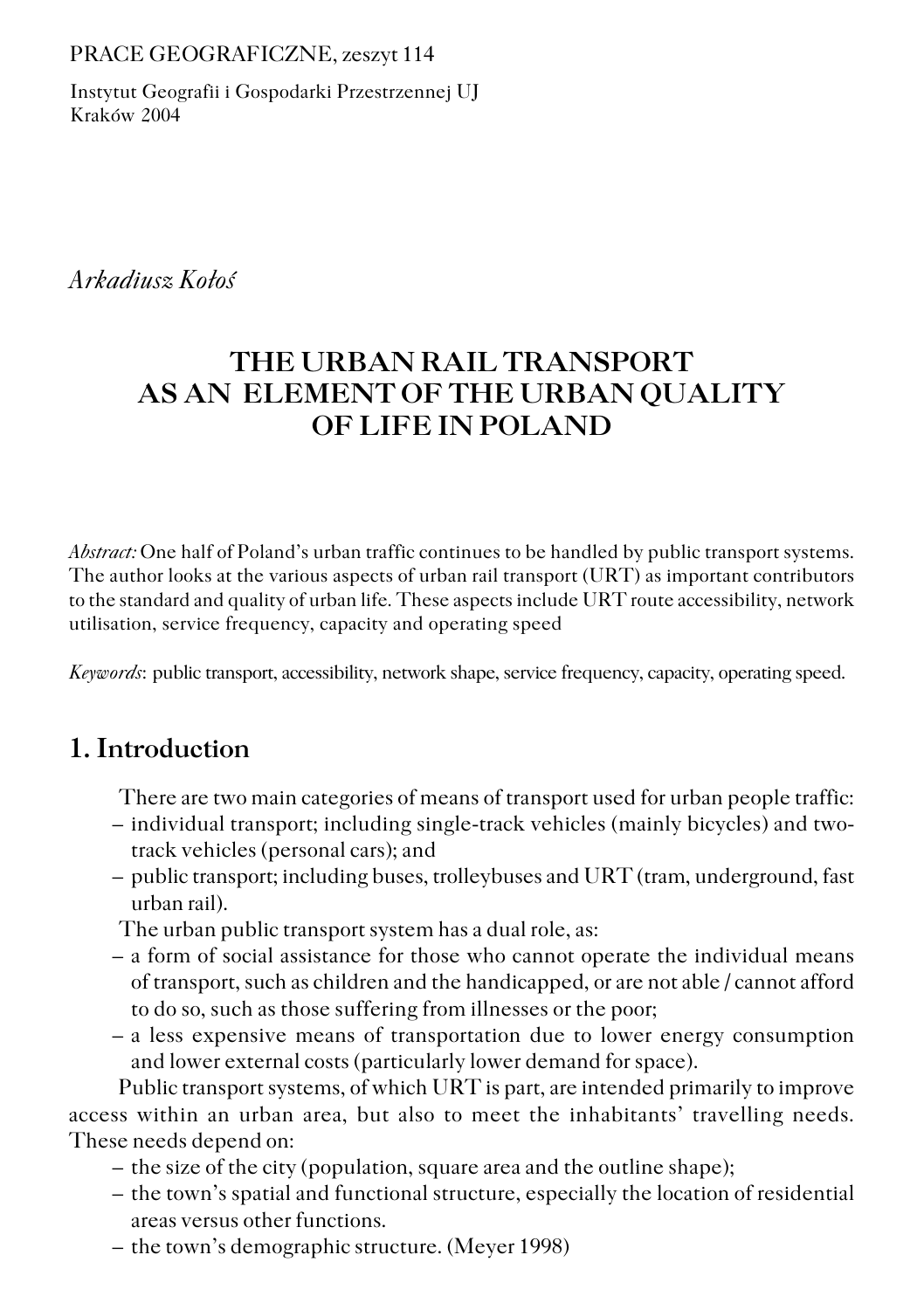In this research, the travel structure broken down by means of transport was used to determine the impact of URT on the urban quality of life. Table 1 presents sample data from various towns and urban areas. There are two types of such structures identified in well−developed countries (see Rudnicki 1994):

- absolute domination of the individual transport over the public transport, the latter accounting for between a single digit and 20% of the overall traffic (e.g. Los Angeles);
- considerable share of the public system (30−50%). This system is a result of a consistent transport policy aimed to develop public transport system and restricting car traffic. Consequently, the use of cars dropped in favour of the public system and bicycles (e.g. Munich). This policy is typically pursued in large cities with greatest congestion issues.

In Poland, contrary to Western Europe and North America, the share of public transport in overall urban passenger traffic remains high. It has dropped in comparison to the levels of 1980s, but still accounts for up to 70% of that the overall non−pedestrian traffic, with the car representing between 30−50%. The share of URT (where available) in overall public transport travels stands at ca 1/3 $^{\scriptscriptstyle 1}$  . In 1996, tramways accounted for 22.9% of all public transport travel, the underground for 0.5% and buses for 76.6% (for all towns with public transport in Poland) (Wyszomirski 1998). Bicycle accounted for a very minor share.

Tab. 1. Travel breakdown by mode of transport in selected cities in Poland and worldwide (in percentages)

| Mode of<br>transport |              |               | Warsaw |      | Cracow | Katowice | Siemia<br>Śląskie | San<br>nowice Francisco<br>(city) | Los<br>Angeles<br>(city) |      | Munich |      | The Ruhr<br>Area |      |
|----------------------|--------------|---------------|--------|------|--------|----------|-------------------|-----------------------------------|--------------------------|------|--------|------|------------------|------|
|                      |              | 1980          | 1993   | 1985 | 1994   | 1998     |                   |                                   | 1990                     | 1976 | 1995   | 1976 | 1996             |      |
| On foot              |              | 30.0          |        |      |        | 37.6     | 42.9              |                                   |                          | 31.0 | 23.0   | 38.0 | 25.0             |      |
| Carrier              |              | Total         | 70.0   |      |        |          | 62.4              | 57.1                              |                          |      | 69.0   | 77.0 | 62.0             | 75.0 |
|                      | <u>I</u> ncl | Car           | 12.5   | 30.6 | 15.0   | 27.9     | 46.2              | 43.3                              | 55.0                     | 93.0 | 60.9   | 49.4 | 65.6             | 69.3 |
|                      |              | Bicycle       | ٠      | 1.4  |        | 1.8      | 0.3               | 0.2                               | $\blacksquare$           |      | 11.6   | 18.2 | 9.8              | 10.7 |
|                      |              | Bus           |        | 68.0 | 85.0   | 70.3     | 36.6              | 50.3                              | 45.0                     | 7.0  | 27.5   | 32.4 | 24.6             | 20.0 |
|                      |              | Tram          | 87.5   |      |        |          | 15.6              | 6.2                               |                          |      |        |      |                  |      |
|                      |              | Urban<br>Rail |        |      |        |          | 1.3               | 0.0                               |                          |      |        |      |                  |      |
|                      |              | Metro         |        |      |        |          |                   |                                   |                          |      |        |      |                  |      |
| Source:              |              | R             | 7      | R    | Z      | Κ        | Κ                 | R                                 | R                        | P    | P      | P    | P                |      |

Tab. 1. Struktura podróży wg środków transportu, w wybranych miastach lub zespołach miast świata (w procentach)

*Source*: *Kompleksowe badania ...*1999 (K); Pucher 1998 (P); Rozkwitalska 1997 (Z); Rudnicki 1994.

<sup>1</sup> Estimate based on available data (Wyszomirski, 1998) and railcar mileage (*Komunikacja ...*, *2000*).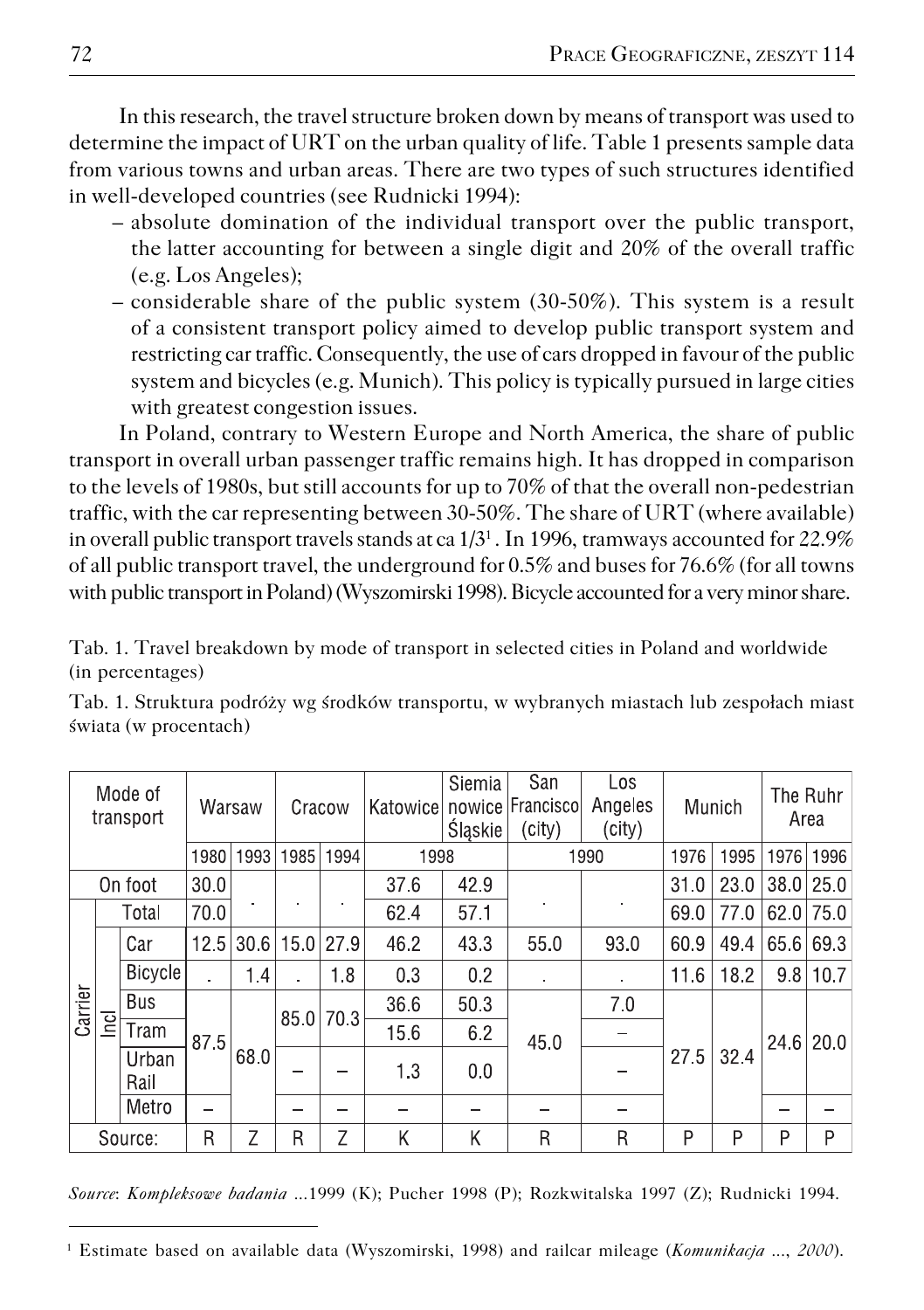The project looked into the various aspects of URT by analysing the conditions and quality of the service aimed to improve its availability. The quality of travel was measured for the various aspects of the transport service standard (such as punctuality, regularity). During 1990s, most of Polish cities began such measurements, but using different methodologies. A review of these methodologies is presented in *Metody oceny i kontroli funkcjonowania komunikacji zbiorowej* (1996). A critical review of the methodologies, complete with proposed comprehensive and clear assessments of the quality of public transport is featured in *Jakość komunikacji miejskiej* (Rudnicki 1999). The above mentioned differences between the measurement methods have made a city−by−city analysis impossible. It was only possible to estimate that public transport in large Polish cities was rated "good", with lower scores for aspects such as "punctuality", "regularity". That could be attributed by the growing congestion of Polish city streets.

The paper aims to present an analysis of the various URT aspects in Poland in the context of their influence on the quality of life. The study covered all towns and cities where this mode of transport was available and was based on statistical data from local public transport companies, the local authorities and on other information collected by the author in the field during 1999−2001. The data and detailed description of its processing is presented in the Annexe to the author's doctoral thesis (Kołoś 2001).

The detailed analysis covered:

- the availability of URT (from rail stop to residence or work (or other destinations) and network utilisation;
- the frequency and capacity of service;
- the operating speed.

### **2. Availability and network utilisation**

The simplest indicators to assess availability of a URT network include a widely used network density ratio and the ratio of network length per 1000 inhabitants proposed by the author in his doctoral thesis (Kołoś 2001). An indirect method to assess network utilisation would be the ratio of the number of lines to the average line length (Tab. 2).

The values shown in Table 2 increase with the growth of population. This is explained by the fact that URT is the cheapest and most efficient in large cities. Large cities, therefore, tend to have the best−developed URT systems and consequently such systems are the best accessible and their patterns are the best suited to meet most of the travel demand.

The detailed analysis uses the case of the city of Cracow. Figure 1 presents the tram network against the background of population density, broken down by neighbourhood, thus providing a picture of tram accessibility with the assumption of a 700 m distance from the line as its range of influence.

Generally, the tram network accessibility area covered neighbourhoods with the population density above 2000 persons per sq. kilometre (Fig. 2). This pattern was well justified, because a lower population density would not ensure the minimum passenger flows. Nevertheless, there existed high−density areas left outside the accessibility bands, including high−rise housing estates of the "northern belt"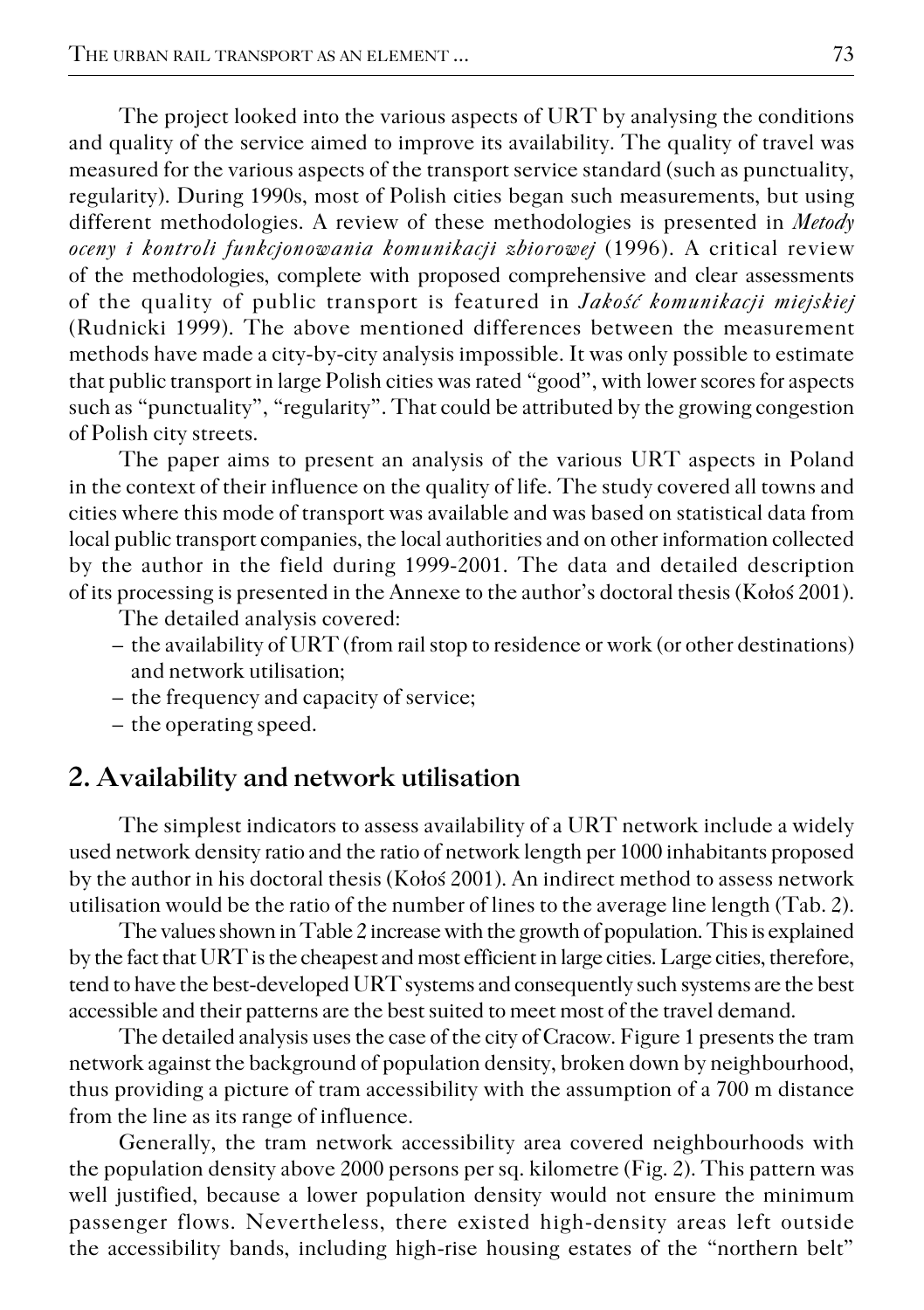



*Photo by A. Kołoś*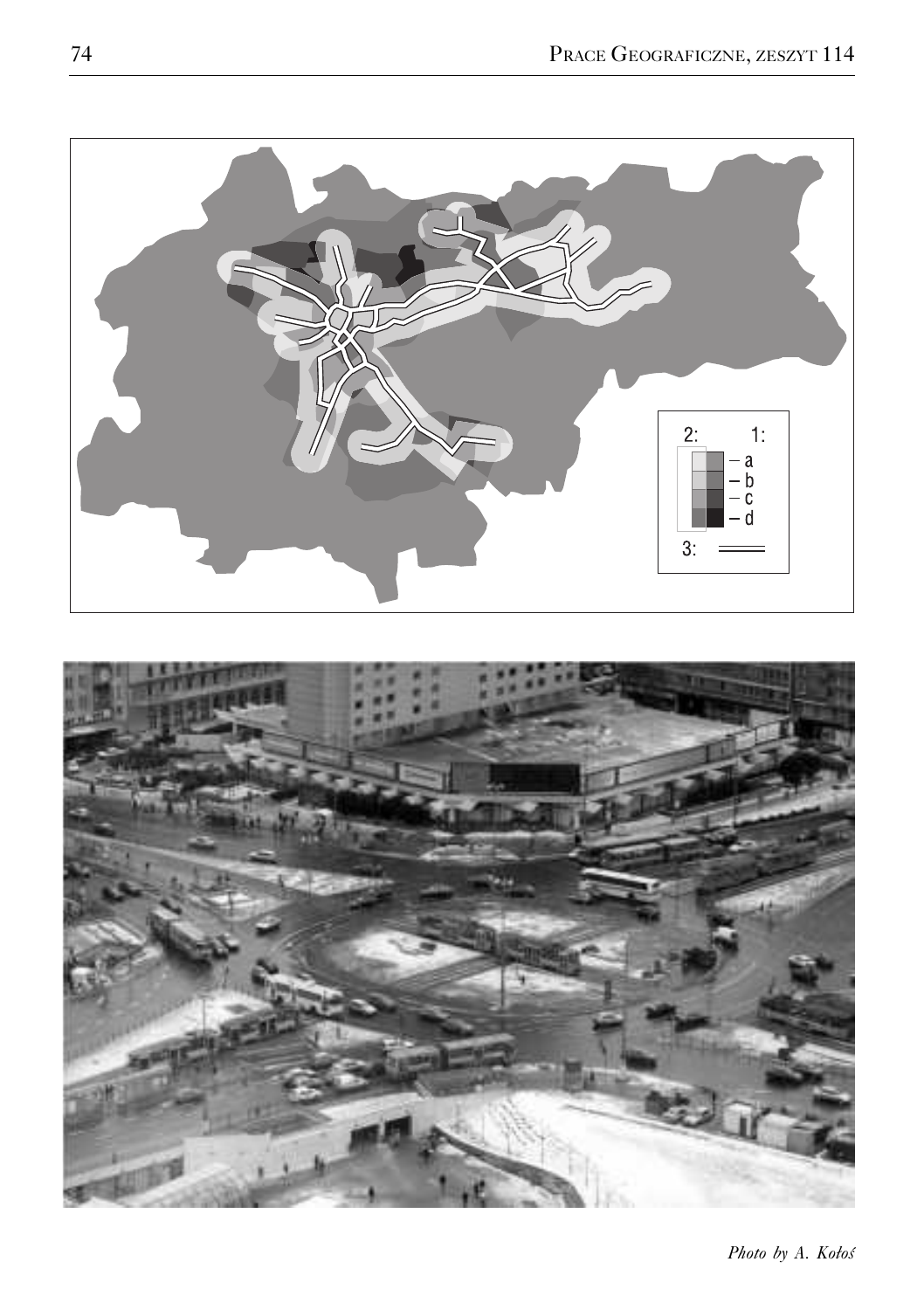Tab. 2. Accessibility and utilisation of URT

|  |  |  | Tab. 2. Wskaźniki opisujące dostępność do sieci MTS oraz jej wykorzystanie |
|--|--|--|----------------------------------------------------------------------------|
|--|--|--|----------------------------------------------------------------------------|

| City or urban area |   | Network length<br>(metres per<br>1000 inhabitants) | Network density<br>(km per 100 km <sup>2</sup> ) | No of lines                | Mean line<br>length (km) |
|--------------------|---|----------------------------------------------------|--------------------------------------------------|----------------------------|--------------------------|
| Grudziądz          |   | 91.7                                               | 16.0                                             | $\mathfrak{p}$             | 6,2                      |
| Gorzów Wlkp.       |   | 95.3                                               | 15.6                                             | 3                          | 8,2                      |
| <b>Elblag</b>      | P | 91.2                                               | 14.8                                             | $\boldsymbol{\mathcal{S}}$ | 6,9                      |
| Toruń              | 0 | 103.8                                              | 18.4                                             | $\overline{4}$             | 10,4                     |
| Częstochowa        | р | 44.4                                               | 7.1                                              |                            | 10,4                     |
| Bydgoszcz          | u | 75.7                                               | 16.8                                             | 8                          | 9,0                      |
| Szczecin           |   | 115.3                                              | 16.0                                             | 12                         | 8,2                      |
| Poznań             | a | 106.9                                              | 23.6                                             | 16                         | 11,7                     |
| Wrocław            |   | 134.9                                              | 29.3                                             | 23                         | 12,3                     |
| Cracow             |   | 97.7                                               | 22.1                                             | 23                         | 12,4                     |
| Trójmiasto*        | 0 | 108.6                                              | 19.8                                             | 11                         | 13,1                     |
| Łódź               | n | 140.4                                              | 32.0                                             | 28                         | 13,4                     |
| Warsaw             | ₩ | 80.9                                               | 26.4                                             | 35                         | 14,4                     |
| GOP                |   | 108.5                                              | 20.7                                             | 29                         | 12,5                     |
| Mean               |   | Smaller < 99.7 < larger                            | s < 19.9 <                                       | s < 14 <                   | s < 10.6 <               |

\* Trójmiasto, i.e. Gdańsk, Sopot and Gdynia

*Source*: own study based on various data (Kołoś A. 2001) and on *Rocznik Stat. Województw* 2000.

(Azory, Prądnik Biały Wsch., Górka Narodowa, Żabiniec, Prądnik Czerwony, Olsza II, Ugorek, Dywizjonu 303) and residential estates located to the southwest of the centre of the Ruczaj Zaborze housing estate.The latter accessibility gap includes the 3rd Campus of the Jagiellonian University, currently under construction, and the nearby special economic zone. Other areas not served by the Cracow trams included the industrial

Ryc. 1. Dostępność do sieci tramwajowej w Krakowie na tle gęstości zaludnienia

2. Tram line influence range (700 m); 3. tram lines

1. Gęstość zaludnienia (liczba ludności/km<sup>2</sup> ) 1997: a. <2000; b. 2000−8000; c.8000−16000; d.>16000;

2. Zasięg oddziaływania linii tramwajowej (700 m); 3. trasy tramwajowe

*Source*: Kołoś A. 2001, p. 89.

Fig. 1. Accessibility of tram network and population density in Cracow

<sup>1.</sup> Population density (population/km<sup>2</sup> ) 1997: a. <2000; b. 2000−8000; c. 8000−16000; d. >16000;

Fig. 2. The junction of the two most tram-intensive streets in Poland: the "Centrum" tram stop at the junction of al. Jerozolimskie and ul. Marszałkowska in Warsaw. (Metro entrance in lower left corner).

Ryc. 2. Skrzyżowanie dwóch najbardziej obciążonych tras tramwajowych w Polsce: przystanek "Centrum" na skrzyżowaniu al. Jerozolimskich i ul. Marszałkowskiej w Warszawie; (w lewym, dolnym rogu wejście do stacji metra).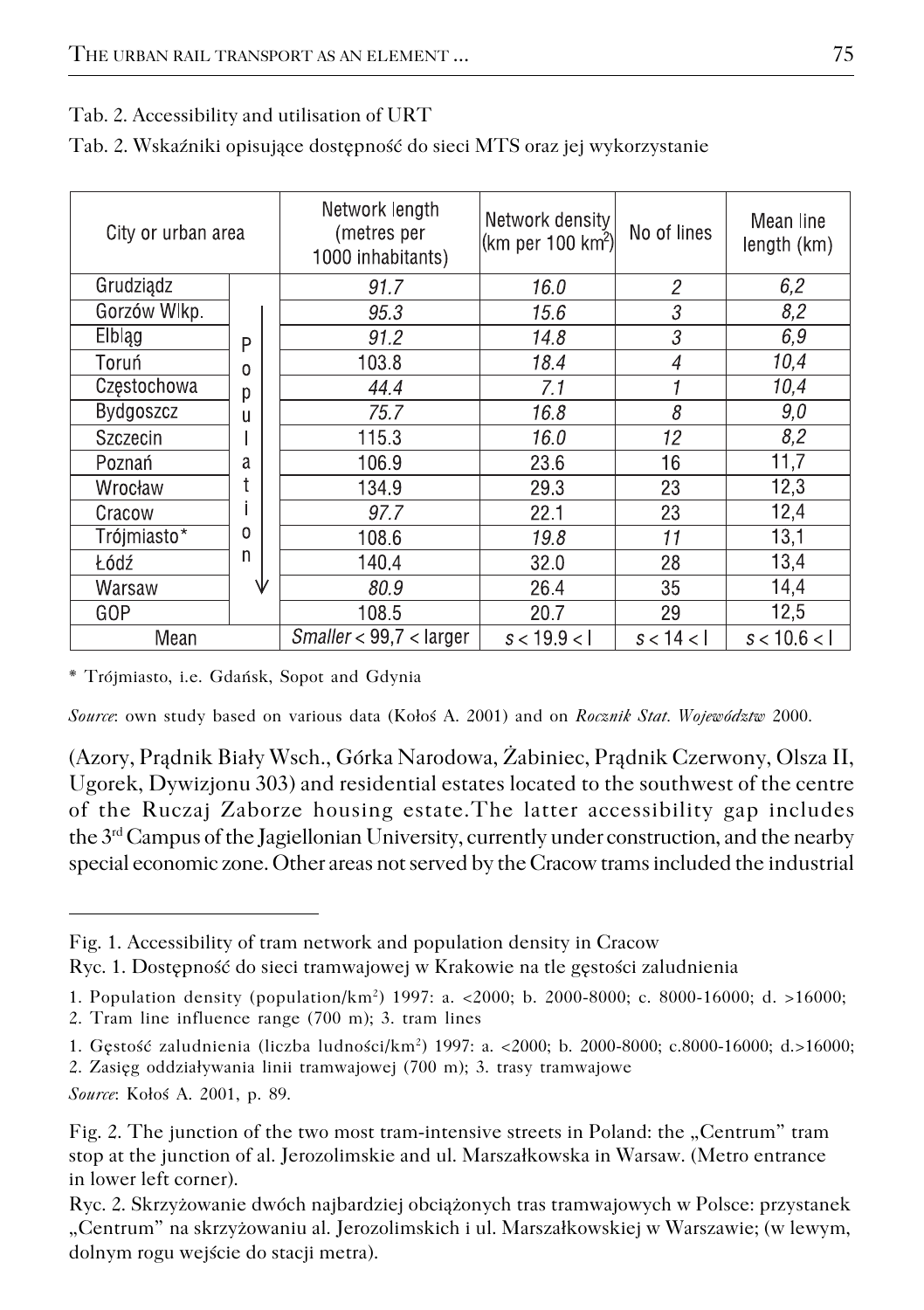| City/town    | Neighbourhoods and housing estates<br>(densely Populated) without URT access                                                                                               | Other important facilities not<br>accessible by URT                                                                                                       |
|--------------|----------------------------------------------------------------------------------------------------------------------------------------------------------------------------|-----------------------------------------------------------------------------------------------------------------------------------------------------------|
| Bydgoszcz    | Osowa Góra, os. Błonie, Szwederowo,<br>Brdyujście, Fordon (osiedla: Przylesie,<br>Bohaterów, Bajka, Nad Wisłą, Tatr Zańskie,<br>Niepodległości),                           | Railway station,<br><b>Cancer Hospital</b>                                                                                                                |
| Częstochowa  | Parkitka, Wrzosowiak, Błeszno, Raków,<br>Zawodzie, centre (western),                                                                                                       | Jasna Góra Monastery<br>(national shrine)                                                                                                                 |
| Elbląg       | os. Na Stoku, os. Zakrzewo, os. Nad Jarem,                                                                                                                                 |                                                                                                                                                           |
| Gdańsk       | Orunia, "Górny Taras" (Górna Orunia, Chełm,<br>Suchanino, Piecki, Migowo),                                                                                                 | Port Północny Harbour,<br>Rafineria Gdańska Refinery,<br>Rebiechowo Ariport                                                                               |
| Gorzów Wlkp. | os. Staszica, os. Zacisze, os. Chemik, Zamoście<br>- Zakanale,                                                                                                             |                                                                                                                                                           |
| Grudziądz    | os. Lotnisko, Mniszek,                                                                                                                                                     |                                                                                                                                                           |
| Katowice     | Giszowiec, Ligota, Bogucice, Janów, os. Witosa,<br>os. Paderewskiego, os. Józefowiec (western),                                                                            | Institutions along al.<br>Górnośląska, Central Univ.<br>Hospital in Panewniki,                                                                            |
| Łódź         | Żabieniec (northern), Teofilów (southern), os.<br>Radogoszcz-Wsch., Olechów, Augustów,                                                                                     | <b>Central Mother Hospital</b><br>(Centrum Zdrowia Matki<br>Polki), Lung Hospitals at<br>Łagiewniki,                                                      |
| Poznań       | os. Umultowo, os. Wł. Łokietka, os. Marysieńki,<br>os. Popiełuszki, Raszyn, os. Kopernika<br>(southeastern),                                                               | University (Umultowo),<br>Ławica Airport,                                                                                                                 |
| Szczecin     | Glinki - Skolwin, os. Arkońskie, os. Kaliny, os.<br>Przyjaźni, Żelechowa, (os. Bandurskiego, os.<br>Książąt Pomorskich), Dąbie (os. Słoneczne, os.<br>Majowe, os. Bukowe), | University (ul. Cukrowa),                                                                                                                                 |
| Toruń        | Podgórz, os. Koniuchy - os. Wrzosy,                                                                                                                                        | University (Bielany), Railway<br>Station                                                                                                                  |
| Warsaw       | Chomiczówka, Ruda, Tarchomin, Bródno-<br>Podgrodzie, Targówek, Saska Kępa, Gocław,<br>Czerniaków – Sadyba – Wilanów,                                                       | <b>Central Child Hospital</b><br>(Centrum Zdrowia Dziecka),<br>University and other org. near<br>Krakowskie, Przedmieście,<br>Parliament, Okęcie Airport, |
| Wrocław      | Maślice, os. Kozanów, os. Nowy Dwór (tab. 23),<br>Psie Pole (os. Zakrzów, os. Zgorzelisko), os. Gaj,<br>Karłowice,                                                         | Strachowice Airport                                                                                                                                       |

Tab. 3. Urban neighbourhoods and other important facilities not served by a URT

Tab. 3. Dzielnice i niektóre ważne obiekty w miastach Polski pozbawione dostępu do MTS

*Source*: own study based on city maps.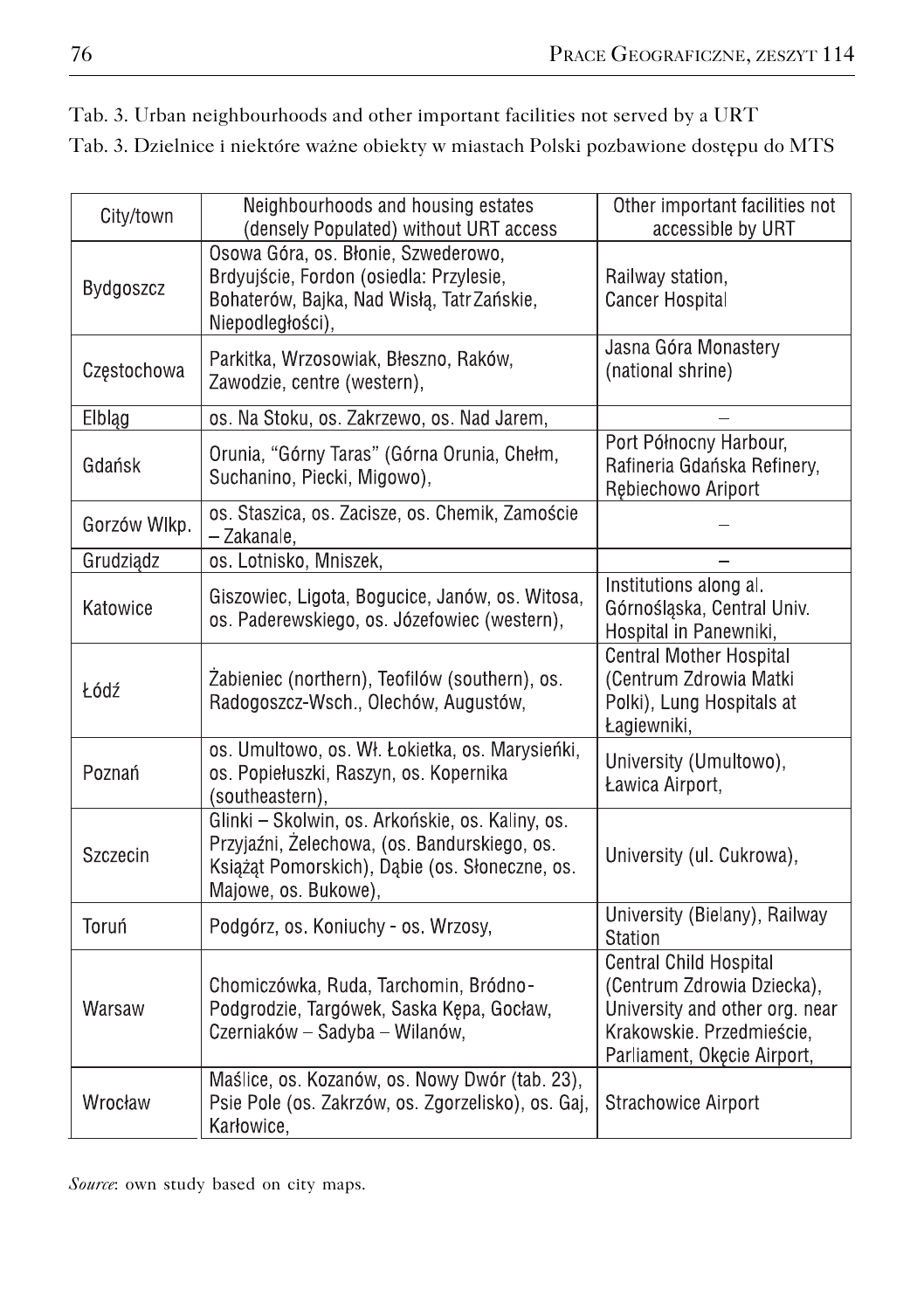and storage areas of Płaszłow and Łęg, as well as the vast grounds of the Sendzimira Steelworks (albeit having its own internal system of transport). Also, the Cracow Balice airport was out of URT reach.

Thus, the Cracow's relatively well−developed tram network featured some non− served areas − mainly the areas developed after 1970. A similar situation was also true about most of Polish cities with a URT, as summarised in Table 3.

### **3. Frequency and capacity of service**

Another important aspect of a URT is its service frequency and capacity. The average values of these parameters are shown in Table 4.

The average URT service frequency ranged from one service per 9.5 to 15.4 minutes (i.e. 3.9 to 6.3 services per hour). The actual frequency per given stretch of the network was higher, as normally more than one service used the same stretch of tracks. The only exception was the city of Częstochowa where the high average frequency was a result of there being just one line. The average frequency of services measured for several services running on a common route numbered more than a dozen. The highest frequency of services, at ca. 40 trams per hour (nearly the technical ceiling frequency) was recorded in large city centres: at al. Jerozolimskie (46 trams/hr) and ul. Marszałkowska (44) in Warsaw (Fig. 2), ul. Roosevelta in Poznań (45) and ul. Basztowa in Cracow (42).

| City/town    |                    | Mean frequency<br>(intervals in minutes) | Mean capacity<br>(weighted by line length)<br>(passengers / peak hour) |  |  |
|--------------|--------------------|------------------------------------------|------------------------------------------------------------------------|--|--|
| Grudziądz    |                    | 14.0                                     | 927                                                                    |  |  |
| Gorzów Wlkp. |                    | 10.0                                     | 906                                                                    |  |  |
| Eiblag       | P<br>$\Omega$      | 15.0                                     | 578                                                                    |  |  |
| Toruń        |                    | 14.3                                     | 733                                                                    |  |  |
| Częstochowa  | р                  | 4.2                                      | 2330                                                                   |  |  |
| Bydgoszcz    | u                  | 11.5                                     | 808                                                                    |  |  |
| Szczecin     |                    | 9.5                                      | 1005                                                                   |  |  |
| Poznań       | a                  | 11.0                                     | 869                                                                    |  |  |
| Wrocław      | $\Omega$<br>n<br>Ψ | 12.0                                     | 766                                                                    |  |  |
| Cracow       |                    | 14.8                                     | 779                                                                    |  |  |
| Trójmiasto   |                    | 14.8                                     | 2375                                                                   |  |  |
| Łódź         |                    | 15.4                                     | 688                                                                    |  |  |
| Warsaw       |                    | 13.5                                     | 1096                                                                   |  |  |
| GOP          |                    | 17.1                                     | 528                                                                    |  |  |
| Mean         |                    | Higher $<$ 12.6 $<$ lower                | /<1028 < h                                                             |  |  |

Tab. 4. Mean URT service frequency and capacity

Tab. 4. Średnia częstotliwość i zdolność przewozowa w MTS

*Source:* own study based on various data (Kołoś A. 2001).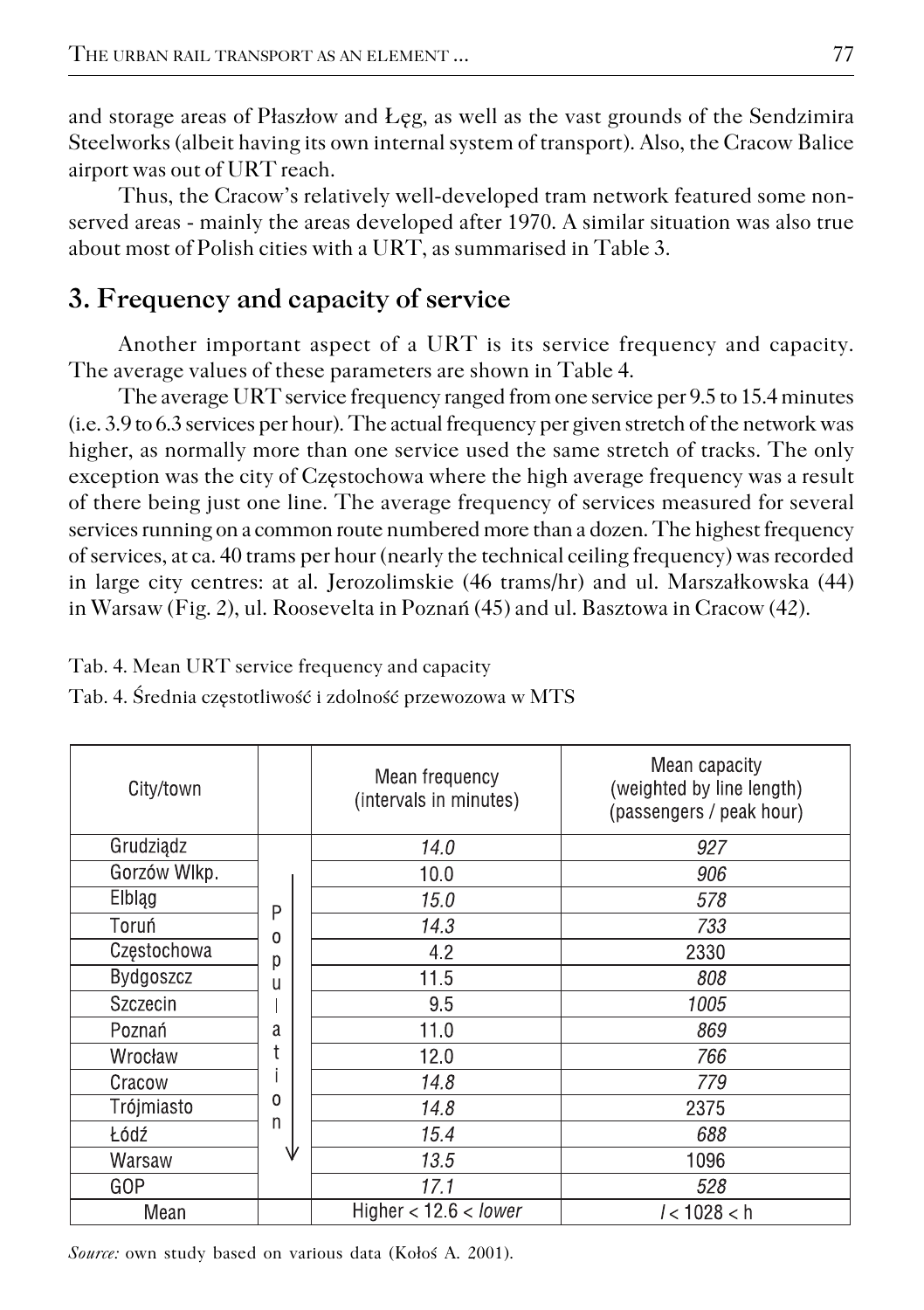The lowest frequency was normally measured on suburban lines (often single−track) within low−rise residential areas of large cities (Warsaw – towards Boernerowo (2.5); Wrocław – towards Klecina (5)) or in smaller towns (Grudziądz – towards the railway station; Toruń – at ul. Uniwersytecka and Wschodnia (3 each); Elbląg – towards ul. Marymoncka and ul. Saperów (4 each)). Also, the out−of−town lines in Łódź featured low frequency (the Lutomiersk service No 43 recorded 1 tram per hour), as well as most of lines in the Upper Silesian region (the Wojkowice line No 25 was the lowest at 2 trams per hour).

The highest mean capacity was recorded in Częstochowa and in Gdańsk (above 2000). In Częstochowa, the high capacity was caused by the fact that there was just one route, while in Gdańsk the figure was boosted by the SKM urban railway system running between Gdańsk and Gdynia−Cisowa at the capacity of 8000 passengers per hour. The highest capacities were also measured in city centres, while the lowest values were recorded along the terminal stretches of suburban lines (similar to frequency), and along certain ring lines linking larger city areas.

In large cities, most of lines were measured between 2000 and 6000 passenger per hour (Fig. 3). In smaller towns, the capacity did not exceed 4000 even in town centres and typically stood at between 1000−2000. The lowest capacity was recorded in Upper Silesia where the figures seldom exceeded 1000 passengers per hour. In this region, only the lines connecting nearby towns or serving town centres had higher capacity (1000−1500).

#### **4. Operating speed**

The actual speed of public transport vehicle is one of the most significant aspect of accessibility. The speed reviewed in this research depended on the technical maximum speed allowed for the particular URT vehicle (currently close to that of a car). It also depended on the number of stops and the time required to allow for passenger alighting and boarding at each stop, as well as on any other stops and speed reductions necessary as a result of traffic organisation and obstacles, typically caused road congestion.

Operating speed is also significantly influenced by the location of the tracks vis−ŕ−vis the road (Fig. 4). In Cracow, the trams sharing the streets with the car traffic operated at the average speed of 15.6 km per hour and the maximum speed of 17.9 km per hour. However, the trams using tracks separated from the road reached 22.3 and 23.3 km per hour, respectively. The shared/separate track type was a feature strongly correlated with the age of the line, as most of street tracks had been constructed before the Second World War.

The average operating speed and the proportion of separated tracks in the overall network length is shown in Table 5. The highest speeds were recorded in those cities where the proportion of separated to street tracks was greatest. This overall pattern was further qualified by the single−track lines where the lower operating speeds were a result of the specific traffic organisation. This condition was particularly important in the city of Elbląg and in the Upper Silesian towns. In Warsaw, the relatively low operating speed despite a large number of separated−track lines was a result of high intensity of tram traffic (Fig. 4), and poor traffic organisation. The Warsaw tram network had suffered years underdevelopment as a result of an overly optimistic view of the prospects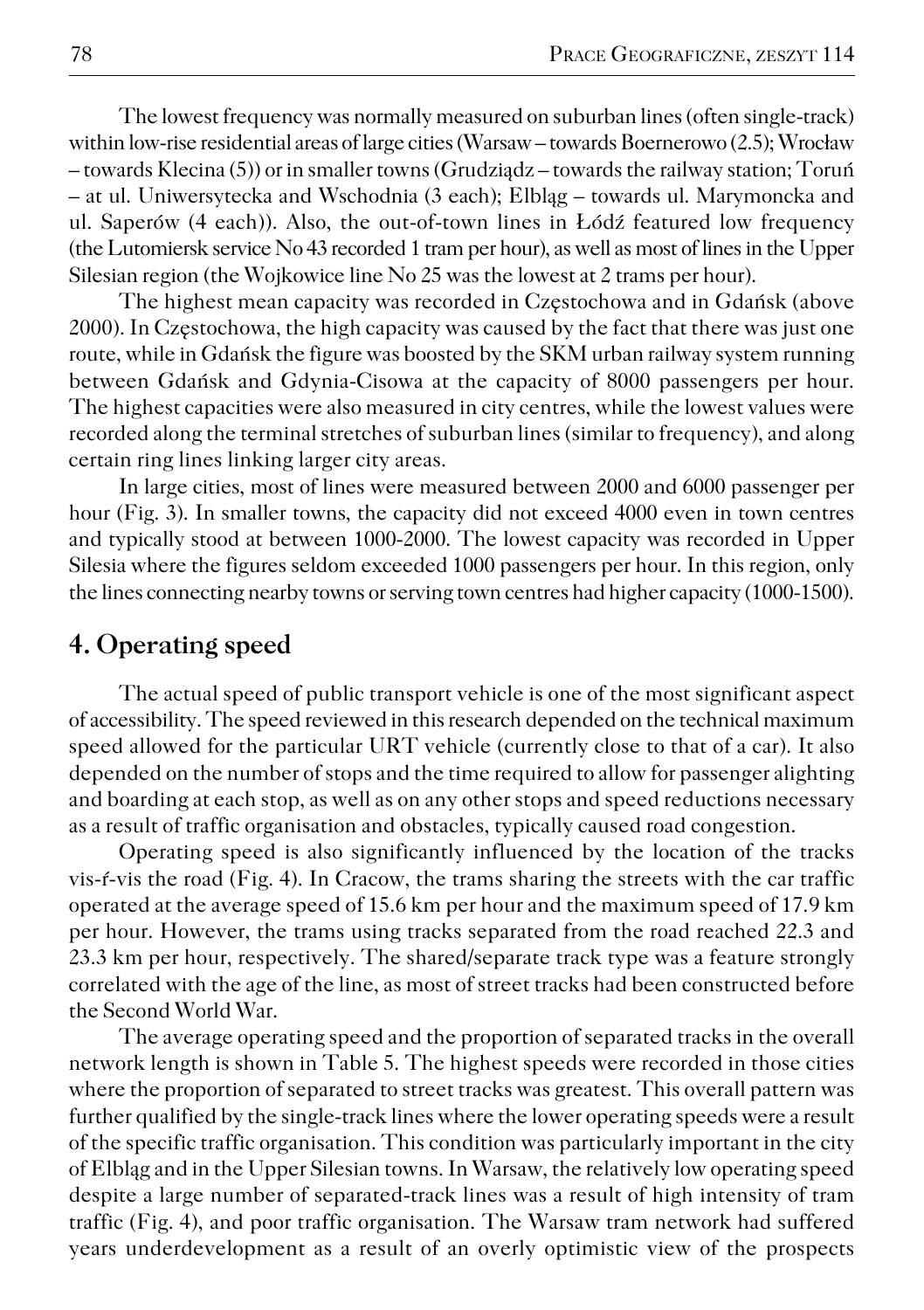

1. URT capacity (passengers/h−1) – morning peak: a. below 1000; b. 1000−2000; c. 2000−4000; d. 4000−6000; e. 6000−10000; f. 10000 (metro)

1. zdolność przewozowa sieci MTS (pas/h−1) – w czasie szczytu porannego: a. poniżej 1000; b. 1000−2000; c. 2000−4000; d. 4000−6000; e. 6000−10000; f. 10000 (metro)

Fig. 3. URT capacity in Warsaw and Gorzów Wielkopolski

Ryc. 3 Zdolność przewozowa sieci MTS w Warszawie i w Gorzowie Wielkopolskim

*Source*: Kołoś A. 2001, pp. 95, 100.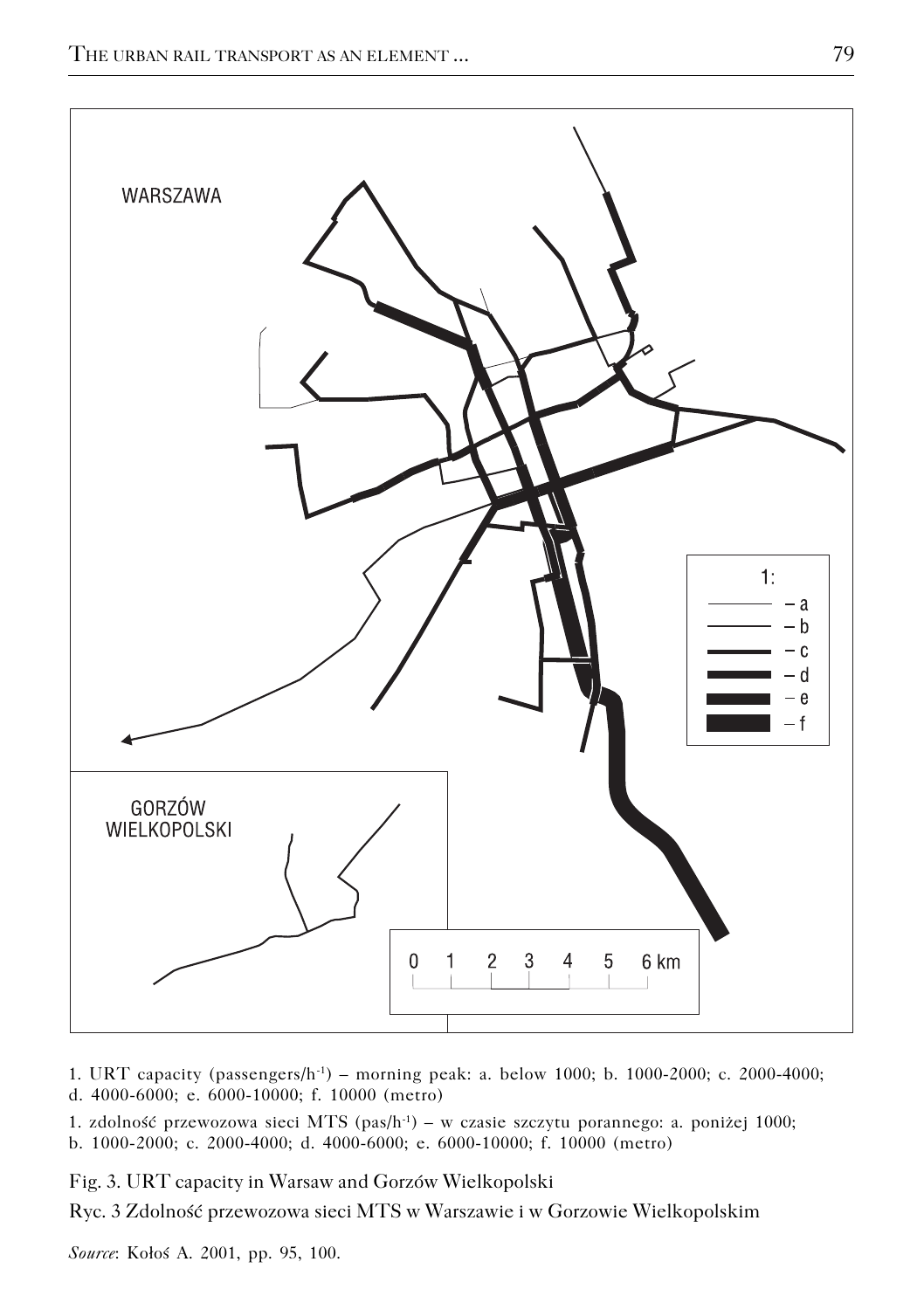

1. separate tracks, 2. partly separate tracks (pavement−top kerbs), 3. tram−on−street,

4. minimum operating speed (kmh−1). Dots mark route stretches with single track type.

1. torowisko wydzielone, 2. torowisko wydzielone częściowo (za pomocą krawężników), 3. torowisko w jezdni, 4. prędkość komunikacyjna minimalna (w kmh−1). Kropki oznaczają poszczególne, jednorodne odcinki tras.

Fig. 4. Street/separate tracks versus operating speed in Cracow

Ryc. 4. Zależność pomiędzy typem torowiska a prędkością komunikacyjną minimalną w Krakowie

*Source*: own study based on Cracow public transport company MPK S.A., processed with ® Statistica 5.

of the new underground system, which was first designed in 1970s, but stretches of which are only now being opened.

The separated tram−tracks dominated in peripheral neighbourhoods. While in several city centres tracks were separated form the streets (often at a large scale, such as in Warsaw, Szczecin and Gdańsk), the spatial extent of this development was still insufficient for a modern URT. Several cities still had too many tracks set into the streets (e.g. Cracow, Łódź and Wrocław), especially in their centres, which may potentially lead to a deterioration of these systems.



*Photos by A. Kołoś*

Fig. 5. ul. Grzegórzecka in Cracow. (a) prior to retrofit in 1999; and (b) following kerb separation of tram tracks/bus lane in 2000

Ryc. 5. ul. Grzegórzecka w Krakowie: w roku 1999: (a) przed modernizacją i (b) po wydzieleniu w roku 2000 pasa dla transportu publicznego za pomocą krawężników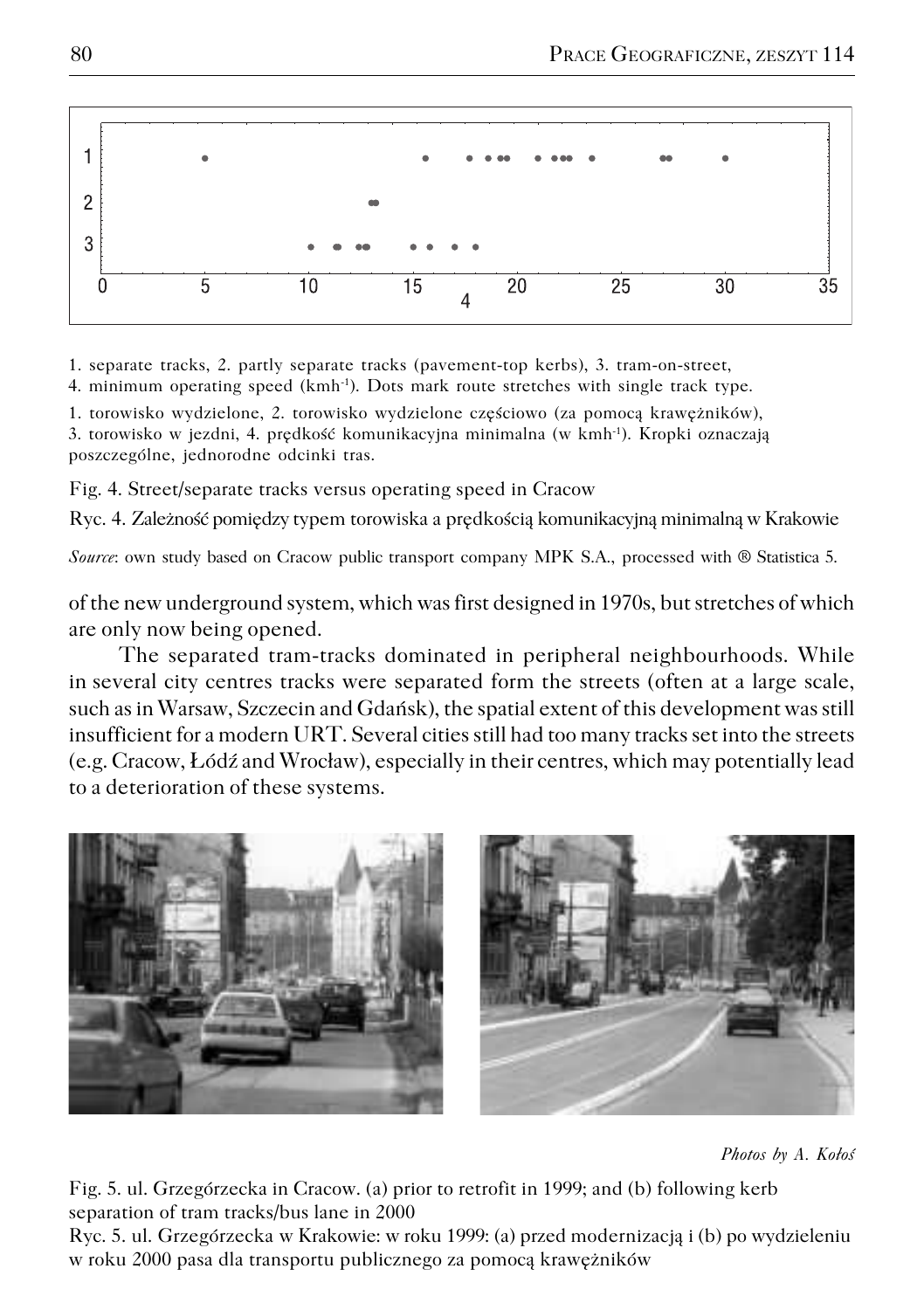Tab. 5. Operating speed and proportion of separate tracks in total network

Tab. 5. Prędkość komunikacyjna i stopień wydzielenia torowisk MTS w miastach (zespołach miast) w Polsce

| City/town     |   | Mean operating speed*<br>weighted by line length<br>(km / h) | Proportion of<br>separated tracks<br>(perc.) 1993 | <b>Notes</b>                |
|---------------|---|--------------------------------------------------------------|---------------------------------------------------|-----------------------------|
| Grudziądz     |   | 19.2                                                         | $52,9^{a}$                                        | Numerous single-track lines |
| Gorzów Wlkp.  |   | 24.2                                                         | 72,4                                              |                             |
| <b>Elbląg</b> | P | 15.5                                                         | 83,7                                              | Numerous single-track lines |
| Toruń         | 0 | 21.0                                                         | 89.2                                              |                             |
| Częstochowa   | р | 20.8                                                         | 100,0                                             |                             |
| Bydgoszcz     | u | 21.2                                                         | 83,8                                              |                             |
| Szczecin      |   | 17.6                                                         | 63,2                                              |                             |
| Poznań        | a | 18.9                                                         | 64,6                                              |                             |
| Wrocław       |   | 16.8                                                         | 53,6                                              |                             |
| Cracow        |   | 17.8                                                         | 73,3                                              |                             |
| Trójmiasto    | 0 | 22.1                                                         | 85,6 <sup>a</sup>                                 |                             |
| Łódź          | n | 18.2                                                         | 70,7                                              |                             |
| Warsaw        |   | 19.0                                                         | 80,1                                              |                             |
| GOP           |   | 19.1                                                         | 77,9                                              | Numerous single-track lines |
| Mean          |   | Lower $< 19.4 <$ higher                                      | 1 < 75.1 < h                                      |                             |

\* attempt was made to consider minimum (congestion) speeds, but was not always possible. In Grudziądz, Toruń, Bydgoszcz, Szczecin and in Upper Silesia mean travel times were used, and in Gorzów the shortest times. Still, in smaller towns, mean times are also the maximum times, e.g. in Grudziądz and Toruń, where the author conducted appropriate measurements. a – 1998.

*Source*: own study based on various data (Kołoś A. 2001) and on *Komunikacja ...* 1994.

Many cities had attempted to solve the problem by partially separating the tram and car traffic. Solutions used included:

- solid lines painted on the street pavement. An inexpensive and easy to execute solution that avoids any major alteration of the physical structure of the street and allows cars to use the track area in an emergency. In Poland, however, the solid line is notoriously disregarded by drivers, particularly during peak and congestion hours;
- kerbs (Fig. 5), barriers or level difference between the street and the track. Such solutions are effective in enforcing traffic code, but restrict emergency traffic;
- "wrong way" tram traffic in one way streets;
- total car traffic ban in "pedestrian−and−tram" streets.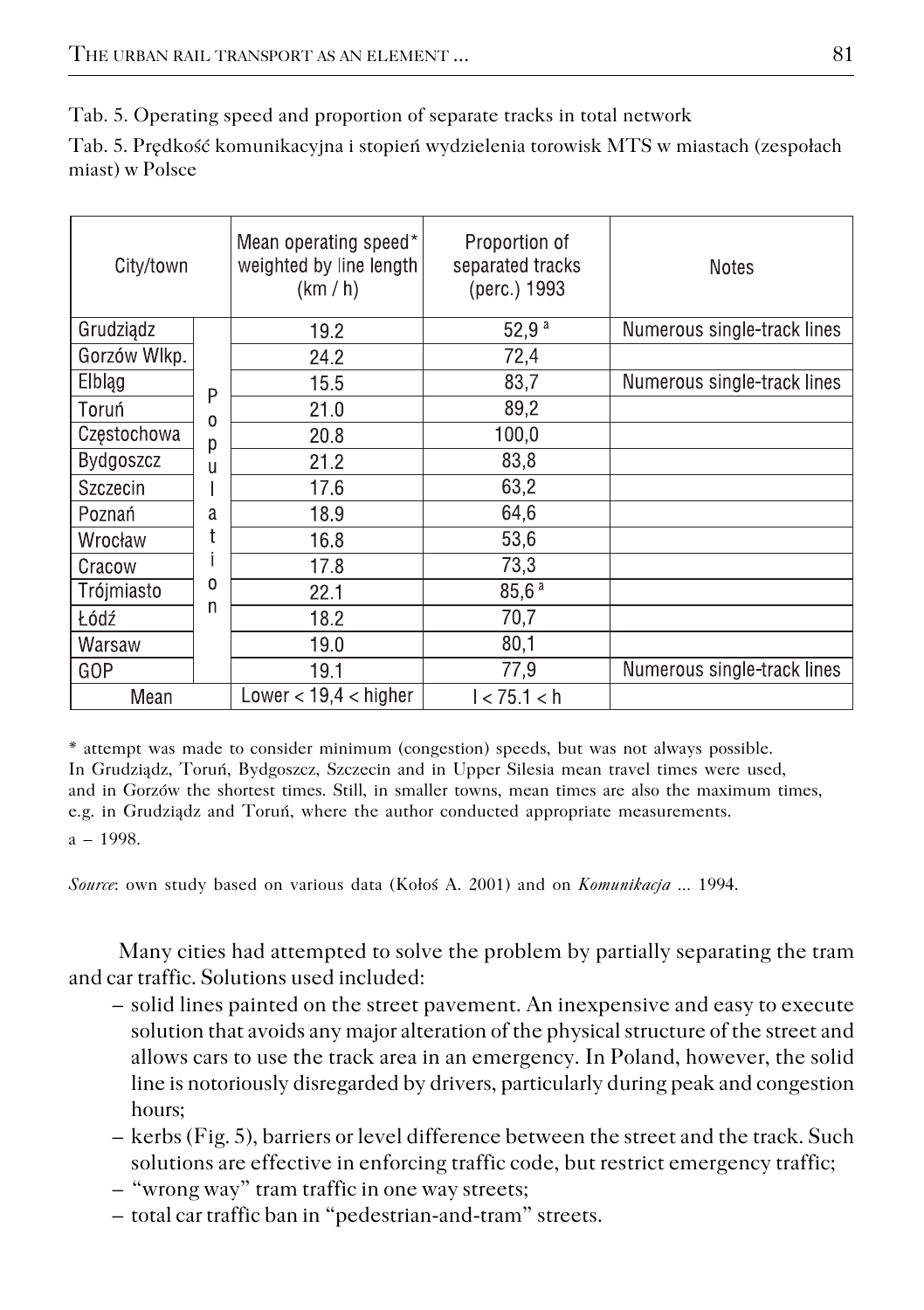## **5. Conclusion**

There are a number of conclusions to be drawn from the research:

- I. Accessibility of URT in Poland depends on the size of the city. It tends to be better in larger cities and particularly in the city−centres. Insufficient passenger flows are a significant barrier to URT in smaller towns. In all cities, there are non−served areas, typically developed after 1970, that would justify the use of URT. On the other hand, URT service is provided, partly unjustifiably, in certain urban areas that used to be densely populated and/or had large numbers of jobs. This is a result of differences between urban development and that of URT during late 20<sup>th</sup> c.
- II. There are many lines with capacity below 2000 and even 1000 passengers per hour attesting to their under utilisation. On the other hand, there were certain lines (in Warsaw, Cracow and Poznań) where capacities exceeded 6000 passengers and nearly reaching the technical ceilings.
- III. One of the crucial problems of Polish tram transport is its low operating speed caused by the intersection of the tram and car traffic flows, particularly in city centres. This is a result of the tram networks still following  $19<sup>th</sup>$  c. patterns, despite modernisation attempts.
- IV. Issues of note include the under−utilisation of the fast urban railway systems in Gdańsk−Sopot−Gdynia (SKM) and Warsaw (WKD). Operated by the national railway enterprise, PKP, the two systems have been suffering from the mother organisation's internal problems, although the latter's restructuring that began in 2001 does give some hope of improvement.
- V. The Upper Silesian URT is characterised by a great spatial extent, very low service frequency, low capacity and low operating speed. This is attributable to its under− investment, still−visible differences between the three originally separate networks (Bytom, Katowice, Dąbrowa Górnicza) and even older disparities along the former national borders (especially the Prussian−Russian border). Considering this the tram transport system is hardly making an impact on the functioning of the Katowice conurbation, and is providing even less of an integrating contribution. Combined with a very limited role of the national railway system within the conurbation the local URT can be seen as making no impact in this area whatsoever. This is particularly acute in an area, which because of its size, function and environmental pressures calls for an efficient URT.

### **References:**

*130 lat statystyki Warszawy*, 1994, WUS, Warszawa.

- Kołoś A., 2001, *Rozwój i funkcjonowanie miejskiego transportu szynowego w Polsce*, maszynopis rozprawy doktorskiej w Archiwum IGiGP UJ, Kraków.
- *Kompleksowe badania ruchu w Katowicach i Siemianowicach Śląskich*, 1999, [w:] W. Starowicz, A. Rudnicki, R. Janecki (red.), Zesz. Nauk.−Techn. o/SITK w Krakowie, (6) 73.
- *Komunikacja Miejska w liczbach. Dane za 1993 rok*, 1994, 4/93, IGKM, Warszawa.
- *Komunikacja Miejska w liczbach. Dane za 3 miesiące 2000 roku*, 2000, 1/00, IGKM, Warszawa.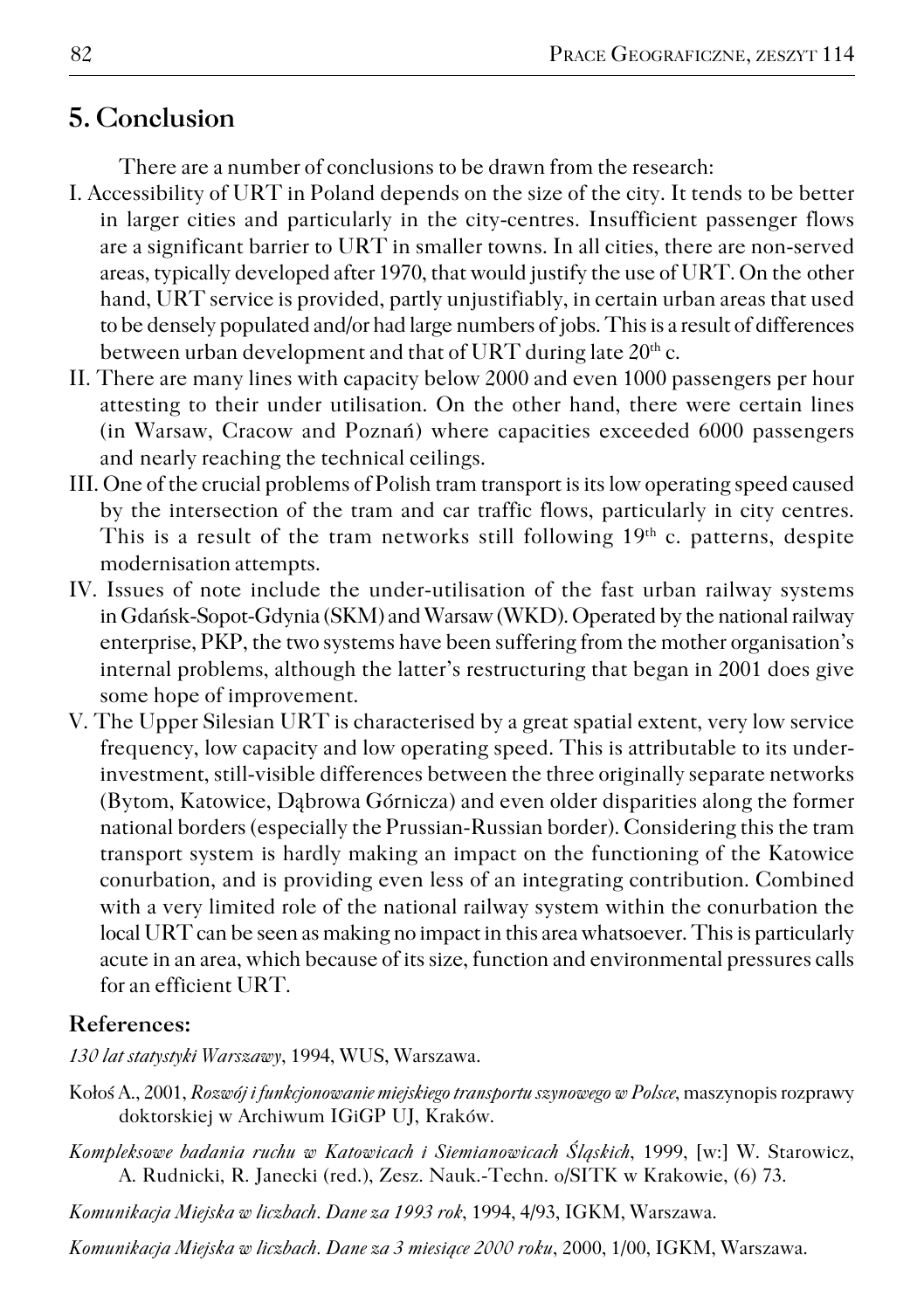- *Metody oceny i kontroli funkcjonowania komunikacji zbiorowej* 1996, Zesz. Nauk.−Techn. o/SITK w Krakowie, (15) 50.
- Meyer B., 1998, *Społeczno− ekonomiczne uwarunkowania rozwoju transportu w aglomeracji Szczecina*, Wyd. Uniw. Szczecińskiego, Szczecin.
- Podoski J., 1985, *Transport w miastach*, WKiŁ, Warszawa.
- Pucher J., 1998, *Urban transport in Germany: providing feasible alternatives to the car*, Transport Reviews, 18, 4, 285−310.
- *Rocznik Statystyczny Gdańska*, 2000, V, US, Gdańsk.
- *Rocznik Statystyczny Krakowa*, 2000, XV, US, Kraków.
- *Rocznik Statystyczny Miasta Poznania*, 1995, XIII, WUS, Poznań.
- *Rocznik Statystyczny Miasta Szczecina*, 1999, VI, US, Szczecin.
- *Rocznik Statystyczny Miasta Wrocławia*, 1986, I, WUS, Wrocław.
- *Rocznik Statystyczny Poznania*, 1999, US, Poznań.
- *Rocznik Statystyczny Warszawy*, 1998, US, Warszawa.
- *Rocznik Statystyczny Województw*, 2000, GUS, Warszawa.
- *Rocznik Statystyczny Wrocławia*, 2000, US, Wrocław.
- Rozkwitalska C., 1997, *Koszty i korzyści transportu zbiorowego i indywidualnego w miastach*, IGPiK, Warszawa.
- Rucińska D., 1997, *Popyt na usługi transportowe,* [w:] W. Rydzykowski, K.Wojewódzka− Król (red.), *Transport*, PWN, Warszawa.
- Rudnicki A., 1994, *Obsługa komunikacyjna w obszarach zurbanizowanych w Polsce*, Zesz. Nauk. −Techn. o/SITK w Krakowie, (1) 30.
- Rudnicki A., 1999, *Jakość komunikacji miejskiej*, Zesz. Nauk.−Techn. o/SITK w Krakowie, (5) 71.

*Statystyka Łodzi*, 2000, US, Łódź.

Wyszomirski O., 1998, *Funkcjonowanie rynku komunikacji miejskiej*, Wyd. Uniw. Gdańskiego.

### **Funkcjonowanie miejskiego transportu szynowego jako element jakości życia w miastach**

#### **Streszczenie**

Celem artykułu jest analiza warunków funkcjonowania MTS w Polsce w kontekście ich wpływu na jakość życia mieszkańców. Objęto nią wszystkie miasta posiadające ten rodzaj transportu w Polsce. Wspomniane warunki (dostępność do tras MTS, wykorzystanie sieci MTS, częstotliwość kursowania i zdolność przewozowa oraz prędkość komunikacyjna pojazdów MTS) w istotny sposób wpływają na standard i jakość życia mieszkańców miast. Wynika to z faktu, iż w warunkach polskich nadal ponad połowa podróży w miastach realizowana jest przy pomocy transportu publicznego.